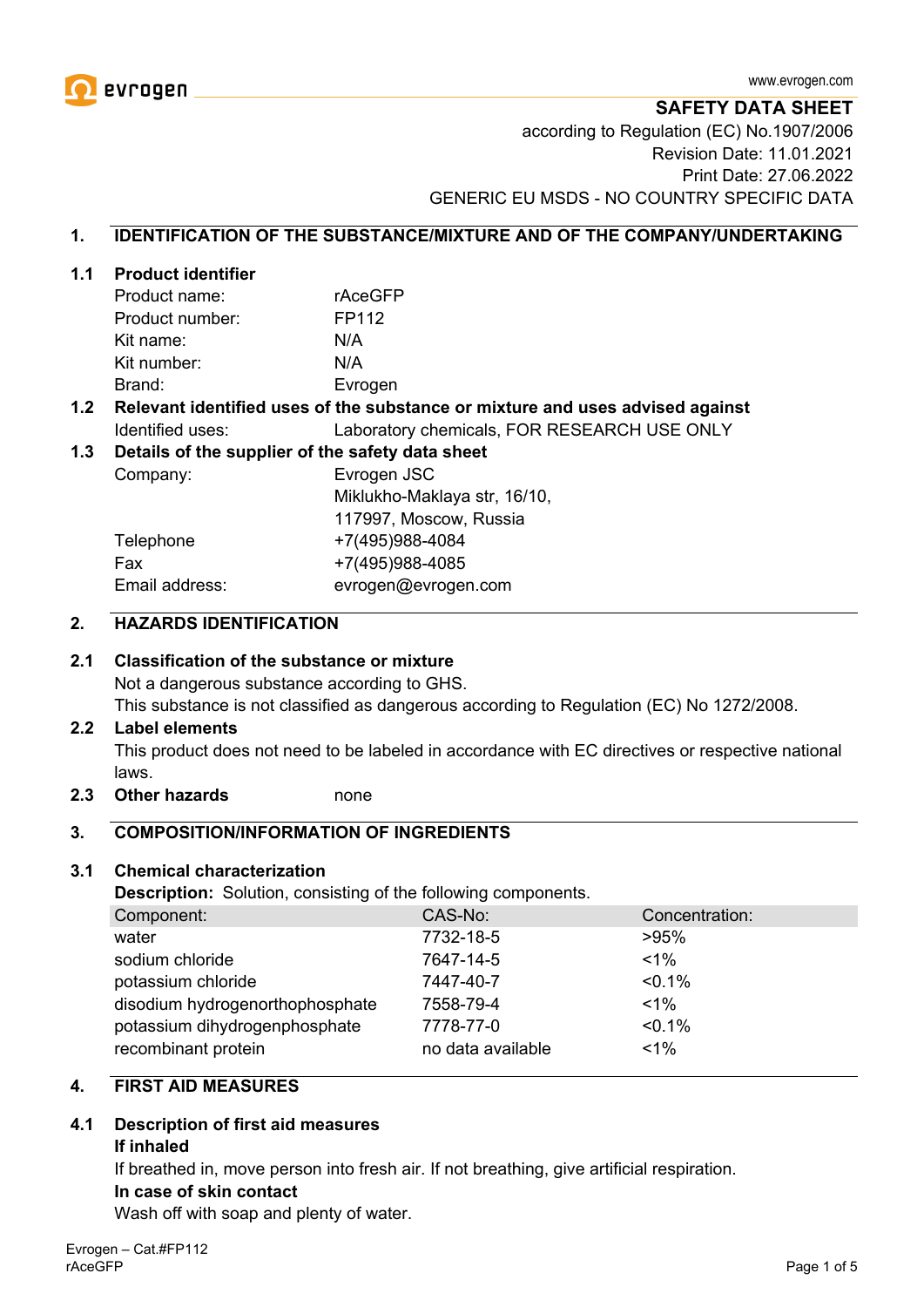## **If swallowed**

Never give anything by mouth to an unconscious person. Rinse mouth with water.

- **4.2 Most important symptoms and effects, both acute and delayed** To the best of our knowledge, the chemical, physical, and toxicological properties have not been thoroughly investigated.
- **4.3 Indication of immediate medical attention and special treatment needed** no data available

## **5. FIRE-FIGHTING MEASURES**

- **5.1 Extinguishing media Suitable extinguishing media** Use water spray, alcohol-resistant foam, dry chemical or carbon dioxide.
- **5.2 Special hazards arising from the substance or mixture** Nature of decomposition products not known.
- **5.3 Precautions for fire-fighters** Wear self contained breathing apparatus for fire fighting if necessary.
- **5.4 Further information** no data available

## **6. ACCIDENTAL RELEASE MEASURES**

- **6.1 Personal precautions, protective equipment and emergency procedures** Avoid dust formation. Avoid breathing vapors, mist or gas.
- **6.2 Environmental precautions** Do not let product enter drains.
- **6.3 Methods and materials for containment and cleaning up** Sweep up and shovel. Keep in suitable, closed containers for disposal.
- **6.4 Reference to other sections** For disposal see section 13.

## **7. HANDLING AND STORAGE**

### **7.1 Precautions for safe handling**

Provide appropriate exhaust ventilation at places where dust is formed. Normal measures for preventive fire protection.

- **7.2 Conditions for safe storage, including any incompatibilities** Store in cool place. Keep container tightly closed in a dry and well-ventilated place. Recommended storage temperature: +4 °C
- **7.3 Specific end uses** No further relevant information available

## **8. EXPOSURE CONTROLS/PERSONAL PROTECTION**

## **8.1 Control parameters**

## **Ingredients with limit values that require monitoring at the workplace**

The product does not contain any relevant quantities of materials with critical values that have to be monitored at the workplace.

## **Additional information**

The lists valid during the making were used as basis.

## **8.2 Exposure controls**

## **Personal protective equipment:**

**General protective and hygienic measures**

The usual precautionary measures are to be adhered to when handling chemicals.

## **Respiratory protection**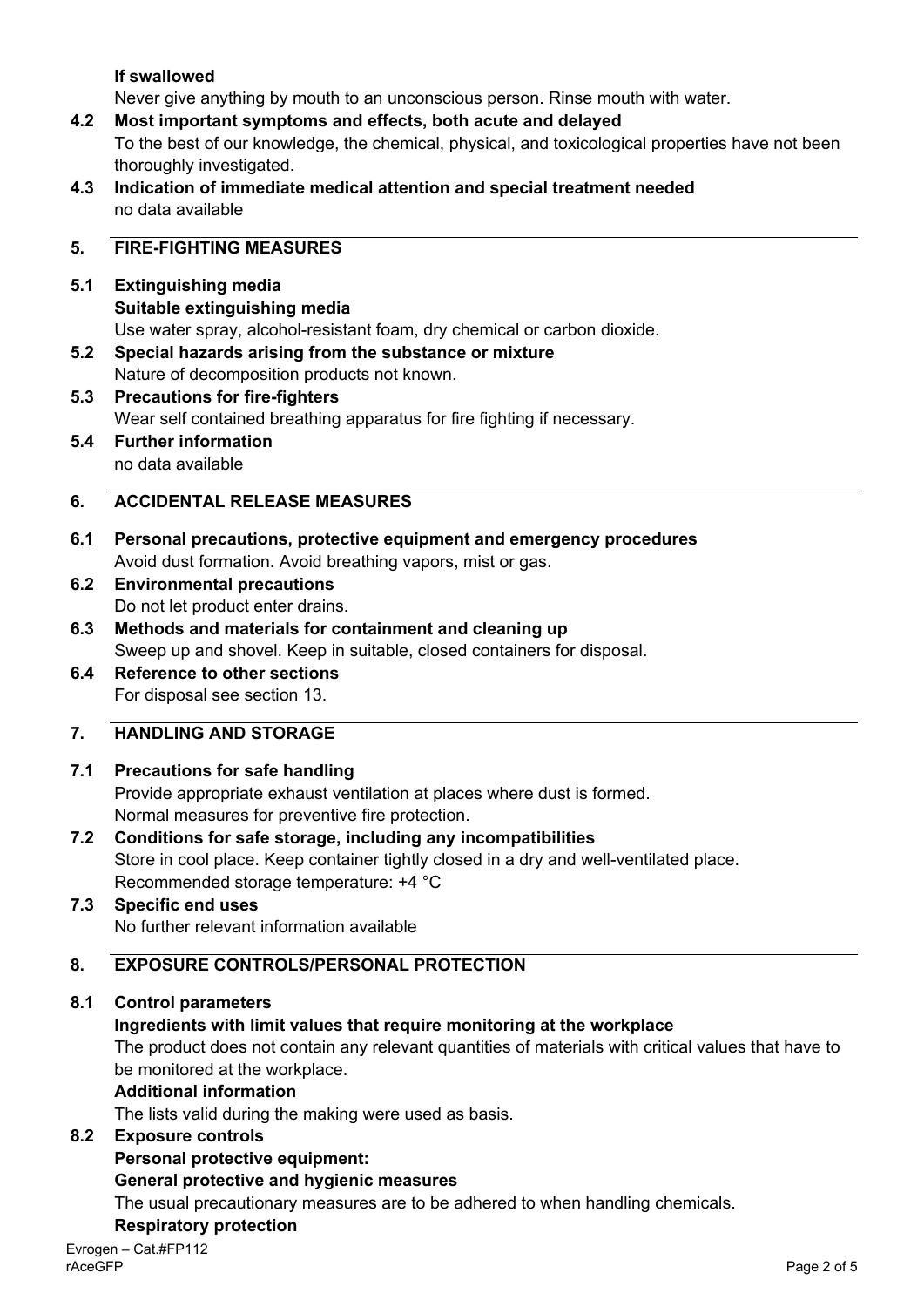Respiratory protection is not required. Where protection from nuisance levels of dusts are desired, use type N95 (US) or type P1 (EN 143) dust masks. Use respirators and components tested and approved under appropriate government standards such as NIOSH (US) or CEN (EU). **Skin protection**

Handle with gloves. Gloves must be inspected prior to use. Use proper glove removal technique (without touching glove's outer surface) to avoid skin contact with this product.

Dispose of contaminated gloves after use in accordance with applicable laws and good laboratory practices. Wash and dry hands.

## **Eye protection**

Use equipment for eye protection tested and approved under appropriate government standards such as NIOSH (US) or EN 166(EU).

## **9. PHYSICAL AND CHEMICAL PROPERTIES**

## **9.1 Information on basic physical and chemical properties**

|     | Appearance                                   | Form: Liquid      |
|-----|----------------------------------------------|-------------------|
|     |                                              | Colour: White     |
|     | Odour:                                       | Characteristic    |
|     | Odour threshold                              | no data available |
|     | pH                                           | no data available |
|     | Melting/freezing point                       | no data available |
|     | Initial boiling point and boiling range      | no data available |
|     | Flash point                                  | no data available |
|     | Evaporation rate                             | no data available |
|     | Flammability (solid, gas)                    | no data available |
|     | Upper/lower flammability or explosive limits | no data available |
|     | Vapour pressure                              | no data available |
|     | Vapour density                               | no data available |
|     | Relative density                             | no data available |
|     | Water solubility                             | no data available |
|     | Partition coefficient: noctanol/water        | no data available |
|     | Autoignition temperature                     | no data available |
|     | Decomposition temperature                    | no data available |
|     | Viscosity                                    | no data available |
|     | <b>Explosive properties</b>                  | no data available |
|     | Oxidizing properties                         | no data available |
| 9.2 | <b>Other safety information</b>              |                   |
|     | no data available                            |                   |

## **10. STABILITY AND REACTIVITY**

### **10.1 Reactivity**

no data available

- **10.2 Chemical stability** no data available
- **10.3 Possibility of hazardous reactions** No dangerous reactions known
- **10.4 Conditions to avoid** no data available
- **10.5 Incompatible materials** no data available
- **10.6 Hazardous decomposition products** No dangerous decomposition products known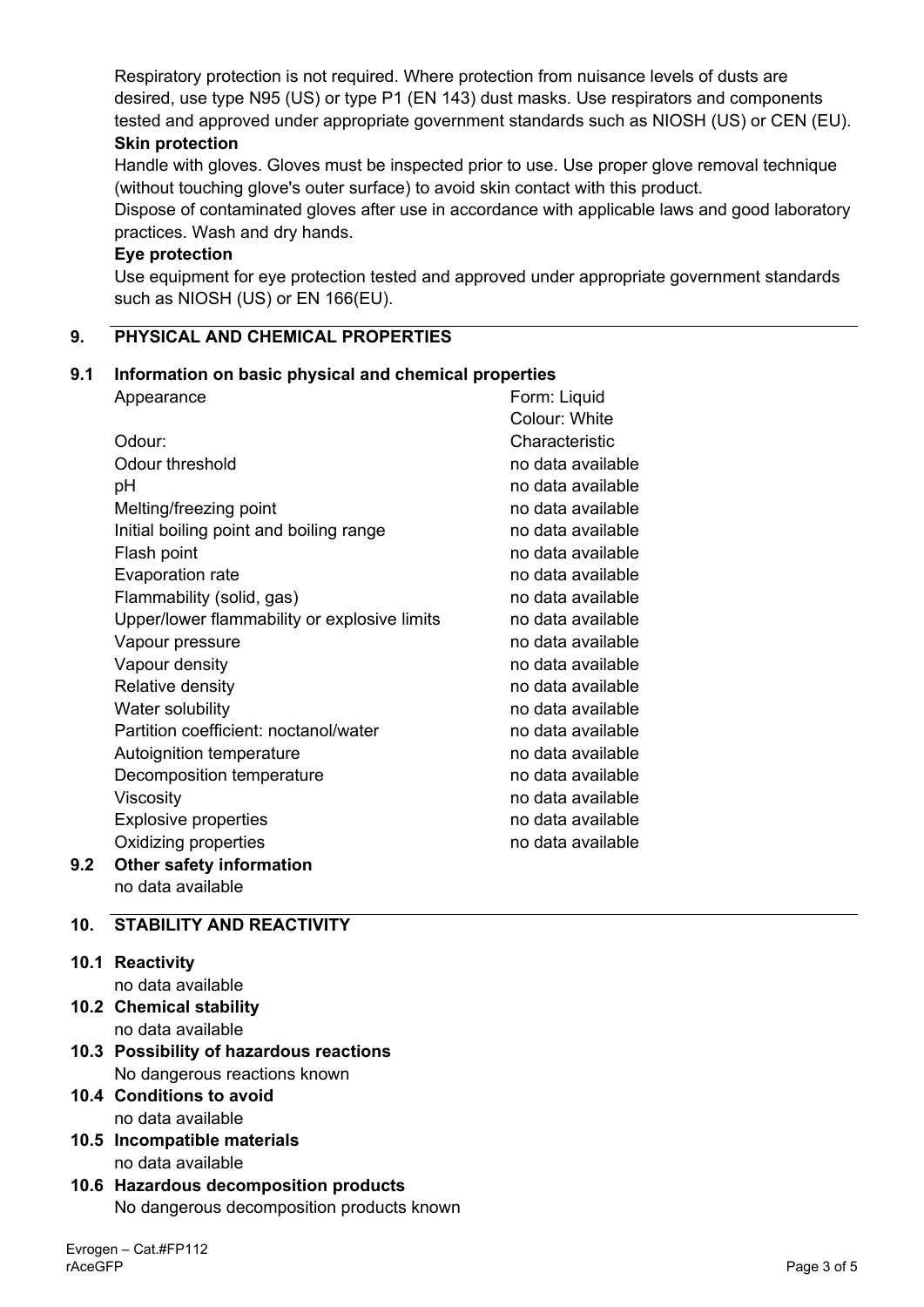## **11. TOXICOLOGICAL INFORMATION**

## **11.1 Information on toxicological effects**

**Acute toxicity:** no data available

**Primary irritant effect on the skin:** not determined

**Primary irritant effect on the eye:** not determined

**Sensitization:** No sensitizing effects known.

### **Signs and Symptoms of Exposure:**

To the best of our knowledge, the chemical, physical, and toxicological properties have not been thoroughly investigated.

### **Additional toxicological information:**

When used and handled according to specifications, the product does not have any harmful effects to our experience and the information provided to us.

The product is not subject to classification according to the latest version of the EU lists.

### **12. ECOLOGICAL INFORMATION**

**12.1 Toxicity**

no data available

- **12.2 Persistence and degradability** no data available
- **12.3 Bioaccumulative potential** no data available
- **12.4 Mobility in soil** no data available
- **12.5 Results of PBT and vPvB assessment** no data available
- **12.6 Other adverse effects** no data available

## **13. DISPOSAL CONSIDERATIONS**

## **13.1 Waste treatment methods**

**Product:**

**General advice:** The product has to be disposed of as laboratory chemical in accordance with local regulations.

### **Uncleaned packaging:**

Recommendation: Disposal must be made according to official regulations.

## **14. TRANSPORT INFORMATION**

| 14.1 UN-Number                     |                                    |         |  |
|------------------------------------|------------------------------------|---------|--|
| $ADR/RID: -$                       | $IMDG: -$                          | IATA: - |  |
| 14.2 UN proper shipping name       |                                    |         |  |
| $ADR/RID: -$                       | Not dangerous goods                |         |  |
| IMDG: -                            | Not dangerous goods                |         |  |
| IATA: -                            | Not dangerous goods                |         |  |
| 14.3 Transport hazard class(es)    |                                    |         |  |
| $ADR/RID: -$                       | $IMDG: -$                          | IATA: - |  |
| 14.4 Packaging group               |                                    |         |  |
| ADR/RID: -                         | $IMDG: -$                          | IATA: - |  |
| <b>14.5 Environmental hazards</b>  |                                    |         |  |
| ADR/RID: no                        | IMDG Marine pollutant: no IATA: no |         |  |
| 14.6 Special precautions for users |                                    |         |  |